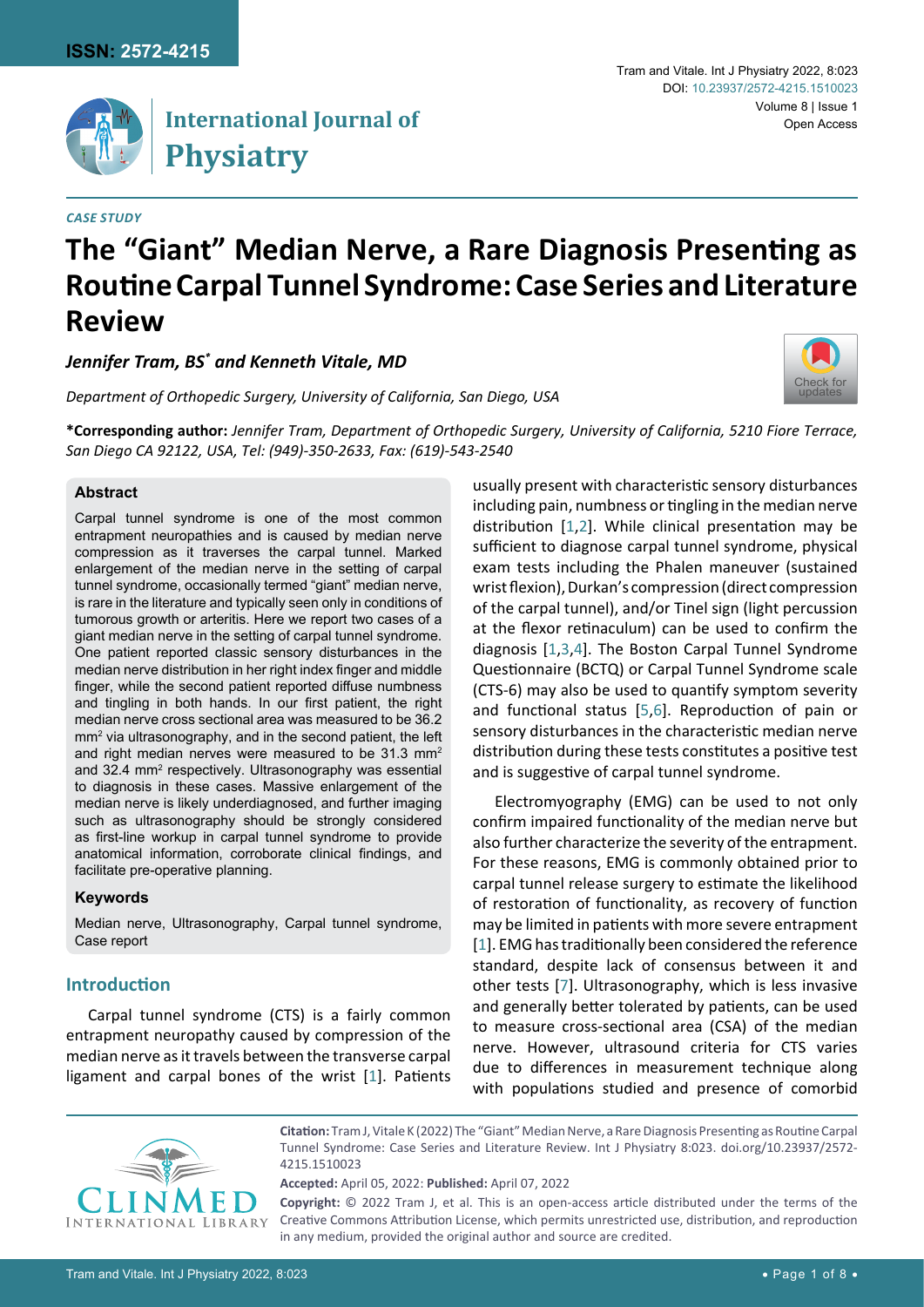conditions (e.g. diabetes mellitus). Most commonly used is a cross sectional area  $>$  10 mm<sup>2</sup> at the proximal tunnel which has a similar sensitivity and specificity to the CTS-6 score and EMG studies [[7](#page-6-5)-[11\]](#page-6-9). Furthermore, previous studies have shown ultrasonography to be at least similar to EMG in diagnostic accuracy and is the only diagnostic test of the three (CTS-6, EMG, ultrasound) that can yield anatomical data [[7](#page-6-5),[12](#page-6-10)]. In addition, ultrasound can be used as a corroborative investigation to strengthen the findings of EMG and is recommended as a complement to routine clinical and neurophysiological evaluation and as the first-line imaging modality for masses of suspected nerve origin [[13](#page-6-11),[14\]](#page-6-12). Furthermore, obtaining anatomical data prior to surgery would have clear implications regarding surgical planning to avoid surprises such as masses and gross enlargement upon surgical exploration.

First-line treatment for carpal tunnel syndrome is usually conservative and consists of wrist splinting and activity modification that targets reduced wrist flexion [[2](#page-6-0),[3](#page-6-1),[15](#page-6-13)]. If conservative management fails, corticosteroid injections into the carpal tunnel region or a two week course of oral corticosteroids may be offered [\[15](#page-6-13)]. Surgical decompression can be considered in patients with refractory or severe carpal tunnel syndrome [\[3\]](#page-6-1).

Enlarged median nerves, usually due to tumor growth, can also cause symptoms that mimic or reproduce carpal tunnel syndrome. There are reports in the literature of patients with schwannomas, neurofibromas or lipofibromatous hamartomas of the median nerve presenting with characteristic paresthesia in the median nerve distribution, and often termed the so-called "giant" median nerve [\[16-](#page-6-6)[22](#page-6-14)]. Lipofibromatous hamartomas are fairly rare, benign peripheral nerve tumors that preferentially affect the median nerve and can present as entrapment neuropathies [[20](#page-6-15)]. Schwannomas and neurofibromas are other peripheral nerve tumors that commonly affect the median

nerve and can cause paresthesia and other sensory disturbances in the distribution of the median nerve [\[16](#page-6-6)]. Other causes of "giant" median nerve enlargement include edema and giant cell arteritis [\[23](#page-6-7),[24](#page-6-8)]. However, to our knowledge there are no reports of a marked enlargement or a "giant" median nerve due to cases of pure edema/swelling without tumorous change or arteritis, other than one case report of a median nerve width of 25 mm only discovered at surgery [\[23\]](#page-6-7). Generally, further imaging such as ultrasound, MRI and/or diagnostic testing such as EMG may be useful in identifying cases of pathological median nerve enlargement that manifest as carpal tunnel syndrome, a relatively common condition. We present three cases of two patients, one with bilateral giant median nerves and one with unilateral giant median nerve. In both cases, the giant median nerve was diagnosed by ultrasound, and so we emphasize the importance of obtaining anatomical information to complement and corroborate other clinical data during the workup of apparent carpal tunnel syndrome.

#### **Case Report**

#### **Case 1**

A 72-year-old female presented with chronic numbness and tingling in her right wrist and right index finger, middle finger and ring finger. Her symptoms were worse with pulling, bending or pushing motions, particularly with holding the phone or driving. Conservative management including rest, wrist braces, anti-inflammatory medications, ice and topical analgesics provided only minimal relief. Physical exam was not able for a fullness over the volar right wrist under and between the palmaris longus and the flexor carpi radialis.

Ultrasound of the volar wrist (Figure 1A) revealed significant enlargement of the median nerve to 37  $mm<sup>2</sup>$ at the carpal tunnel region as compared to 8 mm<sup>2</sup> at the level of the pronator quadratus. There was no

<span id="page-1-0"></span>

**Figure 1:** Right Median - wrist # 1, Right Median - wrist # 2.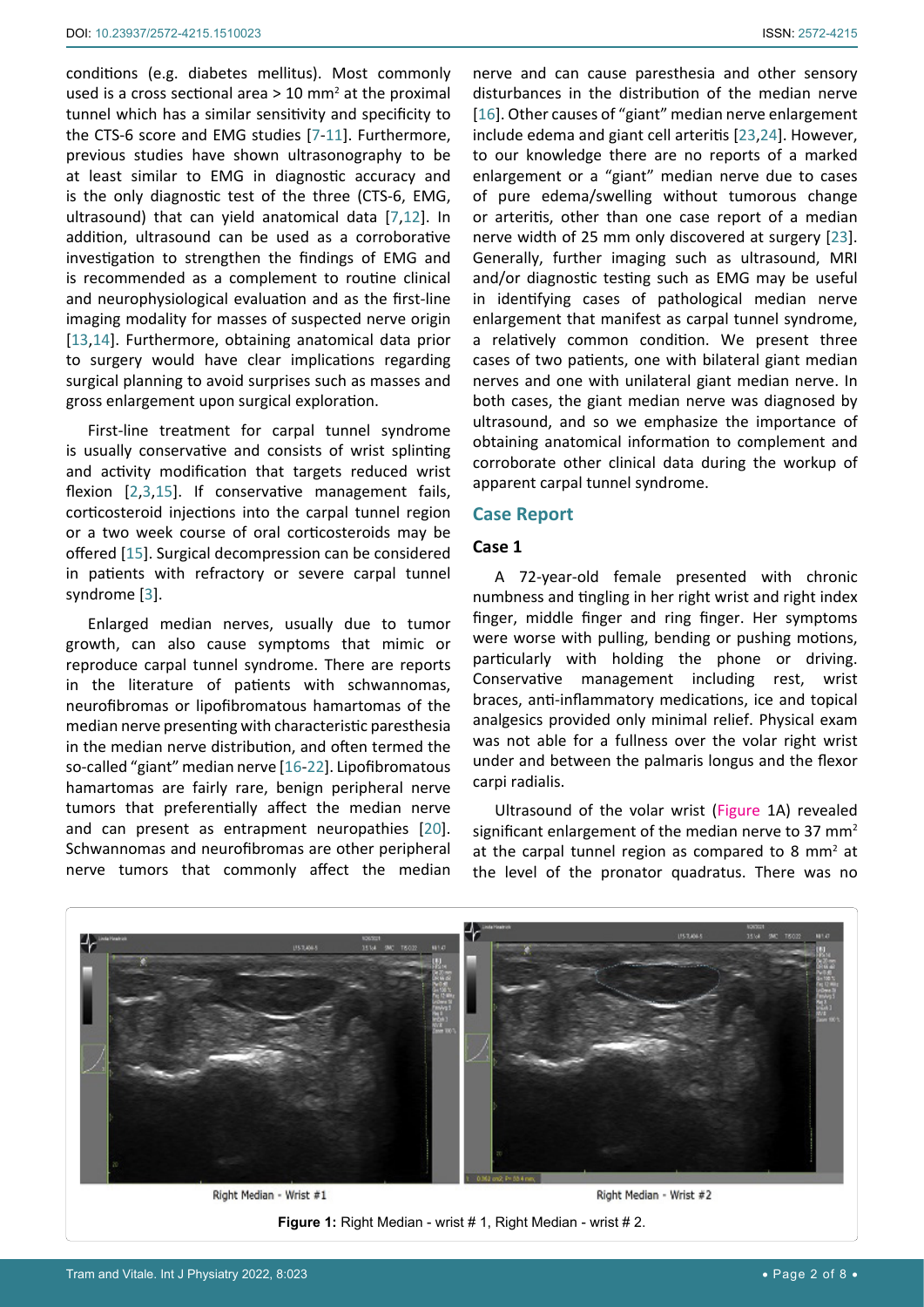| <b>Stim</b> | L    | R                                                            | L-R  |           | $\mathsf{R}$ | $L-R$   | Site1                 | Site <sub>2</sub> |       | R     | $L-R$ |
|-------------|------|--------------------------------------------------------------|------|-----------|--------------|---------|-----------------------|-------------------|-------|-------|-------|
| site        | Lat  | Lat                                                          | Lat  | Amp       | Amp          | Amp     |                       |                   | Vel   | Vel   | Vel   |
|             | (ms) | (ms)                                                         | (ms) | $(\mu V)$ | $(\mu V)$    | $(\% )$ |                       |                   | (m/s) | (m/s) | (m/s) |
|             |      | Median Acr Palm Anti Sensory (2 <sup>nd</sup> Digit) 30.5 °C |      |           |              |         |                       |                   |       |       |       |
| Wrist       |      | 7.8                                                          |      | 14.0      |              | Wrist   | Palm                  |                   | 16    |       |       |
| Palm        |      | 3.4                                                          |      | 9.0       |              |         |                       |                   |       |       |       |
|             |      | Ulnar Anti Sensory (5th Digit) 27.9 °C                       |      |           |              |         |                       |                   |       |       |       |
| Wrist       |      | 3.6                                                          |      | 55.6      |              | Wrist   | 5 <sup>th</sup> Digit |                   |       |       |       |

<span id="page-2-0"></span>**Table 1A:** Nerve conduction studies; anti sensory left/right comparison.

<span id="page-2-1"></span>**Table 1B:** Motor left/right comparison.

| Stim  | L Lat | R Lat                                | $L-R$ | L    | ${\sf R}$ | $L-R$ | Site1 | Site <sub>2</sub> | L     | $\mathsf{R}$ | $L-R$ |
|-------|-------|--------------------------------------|-------|------|-----------|-------|-------|-------------------|-------|--------------|-------|
| site  | (ms)  | (ms)                                 | Lat   | Amp  | Amp       | Amp   |       |                   | Vel   | Vel          | Vel   |
|       |       |                                      | (ms)  | (mV) | (mV)      | (% )  |       |                   | (m/s) | (m/s)        | (m/s) |
|       |       | Median Motor (Abd Poll Brev) 27.6 °C |       |      |           |       |       |                   |       |              |       |
| Wrist |       | 6.8                                  |       | 5.4  |           | Elbow | Wrist |                   | 51    |              |       |
| Elbow |       | 10.9                                 |       | 4.3  |           |       |       |                   |       |              |       |
|       |       | Ulnar Motor (Abd Dig Minimi) 28 °C   |       |      |           |       |       |                   |       |              |       |
| Wrist |       | 3.7                                  |       | 11.1 |           | B     | Wrist |                   | 62    |              |       |
|       |       |                                      |       |      |           | Elbow |       |                   |       |              |       |
|       |       |                                      |       |      |           |       |       |                   |       |              |       |
| B     |       | 6.3                                  |       | 11.1 |           | A     | B     |                   | 56    |              |       |
| Elbow |       |                                      |       |      |           | Elbow | Elbow |                   |       |              |       |
| A     |       | 8.1                                  |       | 10.6 |           |       |       |                   |       |              |       |
| Elbow |       |                                      |       |      |           |       |       |                   |       |              |       |

Doppler flow and no signs of tumor e.g. a schwannoma or peripheral nerve sheath tumor. Subsequent EMG showed severe prolonged latency and marked reduced conduction velocity of the median sensory nerve across the carpal tunnel and significantly low amplitude of the median motor nerve. The patient agreed to right wrist carpal tunnel release and exploration of the median nerve. The surgeon ordered an MRI of the right wrist which revealed significant enlargement of the median nerve immediately proximal to the carpal tunnel with no discrete mass within the nerve. She is scheduled for future carpal tunnel release surgery ([Table 1A](#page-2-0) and [Table](#page-2-1)  [1B](#page-2-1)).

## **Case 2**

Our second patient is a 67-year-old female with chronic diffuse numbness and tingling in bilateral hands. Nightly wrist braces had provided only minimal symptomatic relief. Physical exam was significant for positive Tinel's and Durkan's test. EMG demonstrated severe bilateral median neuropathy with no sensory or motor response. A second lumbrical and interossei distal motor latency difference test (2L-INT DML) can be used to further characterize median mononeuropathy in patients with severe carpal tunnel syndrome to determine if there is any viable median nerve that may

be amenable to surgery [\[25](#page-6-16),[26](#page-6-17)]. In this case, the test revealed very low amplitude and prolonged latency response of the median nerve. Ultrasound of the median nerves showed significant enlargement measuring 31.3 mm2 of the left median nerve cross sectional area and 32.4 mm<sup>2</sup> of the right median nerve with no Doppler flow or masses within the median nerve appreciated ([Figure 1B](#page-1-0) and [Figure 1C\)](#page-1-0). She underwent left and right carpal tunnel release surgery with significantly reduced numbness and tingling in both hands postoperatively ([Table 2A](#page-3-0) and [Table 2B](#page-3-1), [Figure 2](#page-3-2) and [Figure 3\)](#page-4-0).

## **Review of Literature**

The PubMed database was queried with the search term "giant median nerve" and returned 215 papers. Papers originally written in a language other than English and results that only contained abstracts were excluded. Results describing non-median nerve masses such as lipomas or tenosynovial tumors causing local compression of the median nerve in the carpal tunnel were excluded. Ten case reports were ultimately identified for review. The cause of median nerve enlargement was varied. Seven of the papers described a median nerve hamartoma while one paper reported a median nerve schwannoma [\[16](#page-6-6)-[22](#page-6-14)]. One paper described a case of edematous engorgement of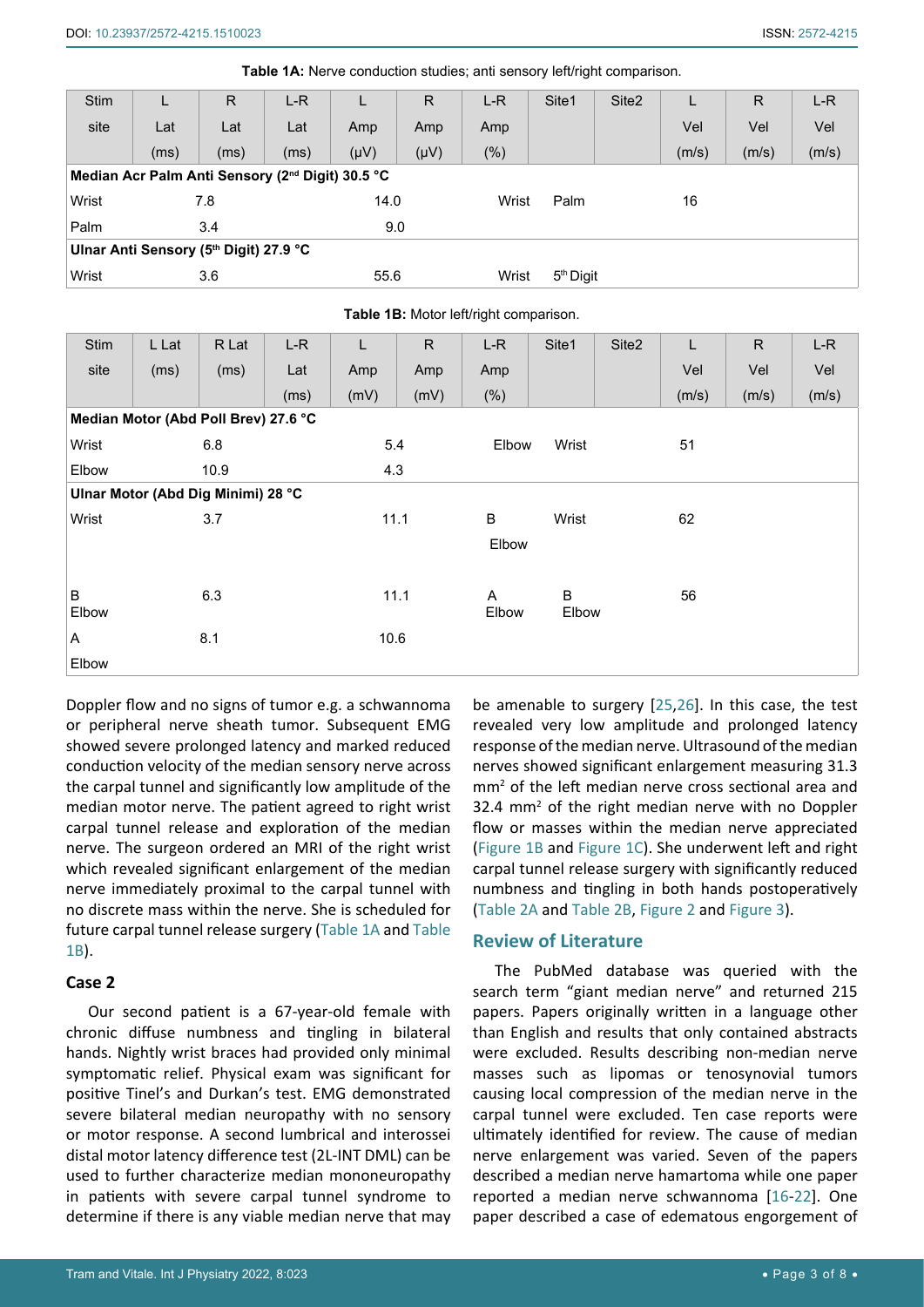(m/s) (m/s) (m/s)

<span id="page-3-0"></span>

|             |       |                                        |                                                              | Table 2A: Nerve conduction studies; anti sensory left/right comparison. |             |                                        |                       |                   |       |              |       |
|-------------|-------|----------------------------------------|--------------------------------------------------------------|-------------------------------------------------------------------------|-------------|----------------------------------------|-----------------------|-------------------|-------|--------------|-------|
| <b>Stim</b> |       | R                                      | $L-R$                                                        |                                                                         | R           | $L-R$                                  | Site1                 | Site <sub>2</sub> |       | R            | $L-R$ |
| site        | Lat   | Lat                                    | Lat                                                          | Amp                                                                     | Amp         | Amp                                    |                       |                   | Vel   | Vel          | Vel   |
|             | (ms)  | (ms)                                   | (ms)                                                         | $(\mu v)$                                                               | $(\mu \nu)$ | $(\mu v)$                              |                       |                   | (m/s) | (m/s)        | (m/s) |
|             |       |                                        | Median Acr Palm Anti Sensory (2 <sup>nd</sup> Digit) 30.5 °C |                                                                         |             |                                        |                       |                   |       |              |       |
| Wrist       |       |                                        |                                                              |                                                                         |             | Wrist                                  | Palm                  |                   |       |              |       |
| Palm        |       |                                        |                                                              |                                                                         |             |                                        |                       |                   |       |              |       |
|             |       | Ulnar Anti Sensory (5th Digit) 30.5 °C |                                                              |                                                                         |             |                                        |                       |                   |       |              |       |
| Wrist       | 3.3   | 3.3                                    | 0.0                                                          | 29.7<br>42.8                                                            | 30.6        | Wrist                                  | 5 <sup>th</sup> Digit |                   |       |              |       |
|             |       |                                        |                                                              |                                                                         |             | Table 2B: Motor left/right comparison. |                       |                   |       |              |       |
| <b>Stim</b> | L Lat | R Lat                                  | $L-R$                                                        | L                                                                       | R           | $L-R$                                  | Site <sub>1</sub>     | Site <sub>2</sub> |       | $\mathsf{R}$ | $L-R$ |
| site        | (ms)  | (ms)                                   | Lat                                                          | Amp                                                                     | Amp         | Amp                                    |                       |                   | Vel   | Vel          | Vel   |

|            |      |     | Median Motor (Abd Poll Brev) 30.6 °C |     |     |      |            |            |    |    |   |  |
|------------|------|-----|--------------------------------------|-----|-----|------|------------|------------|----|----|---|--|
| Wrist      | 13.8 |     |                                      | 0.0 |     |      |            |            |    |    |   |  |
|            |      |     | Ulnar Motor (Abd Dig Minimi) 30.9 °C |     |     |      |            |            |    |    |   |  |
| Wrist      | 2.9  | 2.8 | 0.1                                  | 6.9 | 5.9 | 14.5 | B          | Wrist      | 58 | 58 | 0 |  |
|            |      |     |                                      |     |     |      | Elbow      |            |    |    |   |  |
| B<br>Elbow | 5.9  | 5.9 | 0.0                                  | 6.7 | 4.6 | 31.3 | A<br>Elbow | B<br>Elbow | 53 | 56 | 3 |  |
| A          | 7.8  | 7.7 | 0.1                                  | 6.5 | 5.5 | 15.4 |            |            |    |    |   |  |
| Elbow      |      |     |                                      |     |     |      |            |            |    |    |   |  |

<span id="page-3-1"></span>(ms) (mV) (mV) (%)

<span id="page-3-2"></span>

| NCV [Right Median Acr Palm Anti Sensory] |  |  |  |                |           |  | NCV [Right Ulnar Anti Sensory]             |  |                |             |         |          |   | NCV [Right Median Motor] |  |                                            |                                                 |
|------------------------------------------|--|--|--|----------------|-----------|--|--------------------------------------------|--|----------------|-------------|---------|----------|---|--------------------------|--|--------------------------------------------|-------------------------------------------------|
|                                          |  |  |  |                |           |  |                                            |  |                |             |         |          |   |                          |  |                                            |                                                 |
|                                          |  |  |  |                |           |  |                                            |  |                |             |         |          |   |                          |  |                                            |                                                 |
|                                          |  |  |  | Wrist: 31 mA   |           |  |                                            |  | Wrist: 18.5 mA |             |         |          |   |                          |  |                                            | Wrist: 40 mA                                    |
|                                          |  |  |  |                |           |  |                                            |  |                |             | $\circ$ |          | p |                          |  |                                            |                                                 |
|                                          |  |  |  | Palm: 36 mA    |           |  |                                            |  |                |             |         |          |   |                          |  |                                            | Elbow: 52 mA                                    |
|                                          |  |  |  |                |           |  |                                            |  |                |             |         | $\Omega$ |   |                          |  |                                            |                                                 |
|                                          |  |  |  |                |           |  |                                            |  |                |             |         |          |   |                          |  |                                            |                                                 |
|                                          |  |  |  |                |           |  |                                            |  |                |             |         |          |   |                          |  |                                            |                                                 |
|                                          |  |  |  |                |           |  |                                            |  |                |             |         |          |   |                          |  |                                            |                                                 |
|                                          |  |  |  |                |           |  |                                            |  |                |             |         |          |   |                          |  |                                            |                                                 |
|                                          |  |  |  |                |           |  |                                            |  |                |             |         |          |   |                          |  |                                            |                                                 |
|                                          |  |  |  | 2 ms/Div       | 20 uV/Div |  | NCV [Right Median/Radial Dig I Comparison] |  | 2 ms/Div       | 5000 µV/Div |         |          |   |                          |  | NCV [Right Median/Ulnar Dig IV Comparison] |                                                 |
| 20 µV/Div<br>NCV [Right Ulnar Motor]     |  |  |  |                |           |  |                                            |  |                |             |         |          |   |                          |  |                                            |                                                 |
|                                          |  |  |  |                |           |  |                                            |  |                |             |         |          |   |                          |  |                                            |                                                 |
| P                                        |  |  |  | Wrist: 32 mA   |           |  |                                            |  | Median: 25 mA  |             |         |          |   |                          |  |                                            |                                                 |
| 0                                        |  |  |  |                |           |  |                                            |  |                |             | D       |          |   |                          |  |                                            |                                                 |
|                                          |  |  |  | B Elbow: 32 mA |           |  |                                            |  | Radial: 23 mA  |             |         |          |   |                          |  |                                            | 5 ms/Div<br>Median Wr: 36 mA<br>Ulnar Wr: 20 mA |
| $\circ$                                  |  |  |  |                |           |  |                                            |  |                |             |         |          |   |                          |  |                                            |                                                 |
|                                          |  |  |  | A Elbow: 32 mA |           |  |                                            |  |                |             |         |          |   |                          |  |                                            |                                                 |
| o                                        |  |  |  |                |           |  |                                            |  |                |             |         |          |   |                          |  |                                            |                                                 |
|                                          |  |  |  |                |           |  |                                            |  |                |             |         |          |   |                          |  |                                            |                                                 |
|                                          |  |  |  |                |           |  |                                            |  |                |             |         |          |   |                          |  |                                            |                                                 |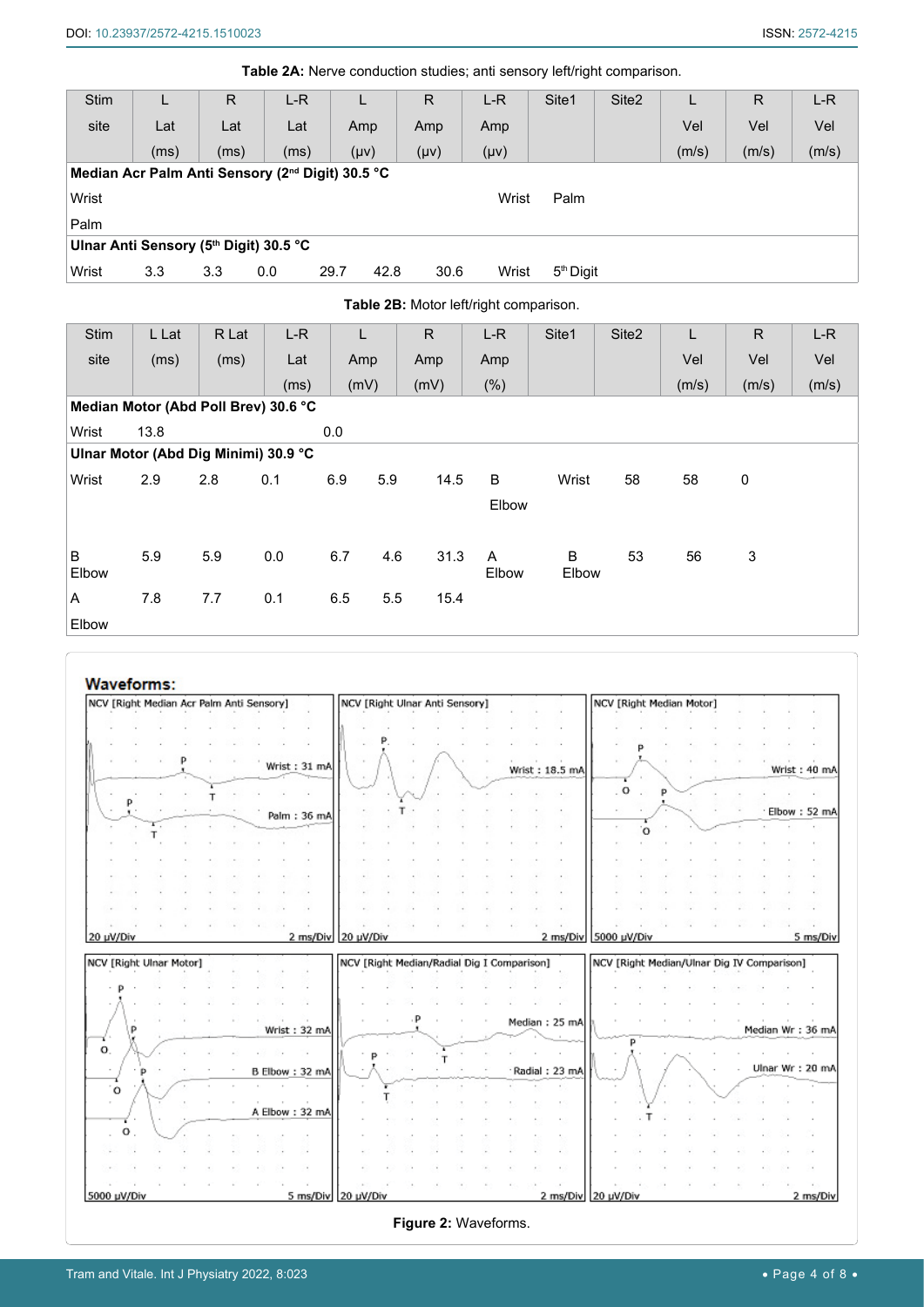<span id="page-4-0"></span>

**Figure 3A:** Left Median - Wrist # 2; Left Median - Wrist # 4.



the median nerve identified at surgery, measuring 25 mm in width [[23](#page-6-7)]. One paper reported a case of giant cell arteritis involving the small artery of the median nerve and presented with symptoms confused with carpal tunnel syndrome [[24](#page-6-8)]. Excision of the involved arterial segment resolved symptoms, but the mass was ultimately not of median nerve origin.

Of the ten cases identified, three patients were female and seven patients were male. Macrodactyly was noted in three patients [[17](#page-6-19),[19](#page-6-20),[21\]](#page-6-18). Eight of the patients presented with sensory disturbances including hypoesthesia, numbness or tingling in the median nerve distribution [[16](#page-6-6),[18-](#page-6-21)[24](#page-6-8)]. Three patients presented with intrinsic thenar muscle weakness [[20](#page-6-15)-[22](#page-6-14)]. In terms of further imaging or diagnostic studies, MRI was obtained in 9/10 cases [\[16](#page-6-6)-[23\]](#page-6-7), nerve conduction studies (NCS) in 6/10 cases [[18](#page-6-21)[-21](#page-6-18),[23](#page-6-7)[,24](#page-6-8)], ultrasound in 4/10 cases [\[18](#page-6-21)-

[21\]](#page-6-18), radiographs in 4/10 cases [[20,](#page-6-15)[22](#page-6-14)[,24](#page-6-8)], EMG in 4/10 cases [[21](#page-6-18),[22,](#page-6-14)[24](#page-6-8)], and fine needle aspiration cytology in 1/10 cases [\[16](#page-6-6)]. Surgical intervention including decompressive or debulking surgery was performed in 8/10 cases [\[16](#page-6-6),[17](#page-6-19),[20](#page-6-15)-[24](#page-6-8)].

Few case reports measured the cross-sectional area of the enlarged median nerve. Two case reports describing hamartomas reported ultrasonographically measured cross sectional areas of 136 mm<sup>2</sup> and 190 mm2 [[19](#page-6-20),[21\]](#page-6-18). The patient presenting with carpal tunnel syndrome caused by edematous engorgement of the median nerve identified at surgery had a diameter of 25 mm2 [[23](#page-6-7)]. However, none measured cross-sectional area of the median nerve, the most common measurement in carpal tunnel syndrome [[7](#page-6-5),[12](#page-6-10)]. Positive is often considered  $> 9$  mm<sup>2</sup> and severe is often considered  $>$ 14 mm<sup>2</sup> with a sensitivity of 77% and specificity of 100%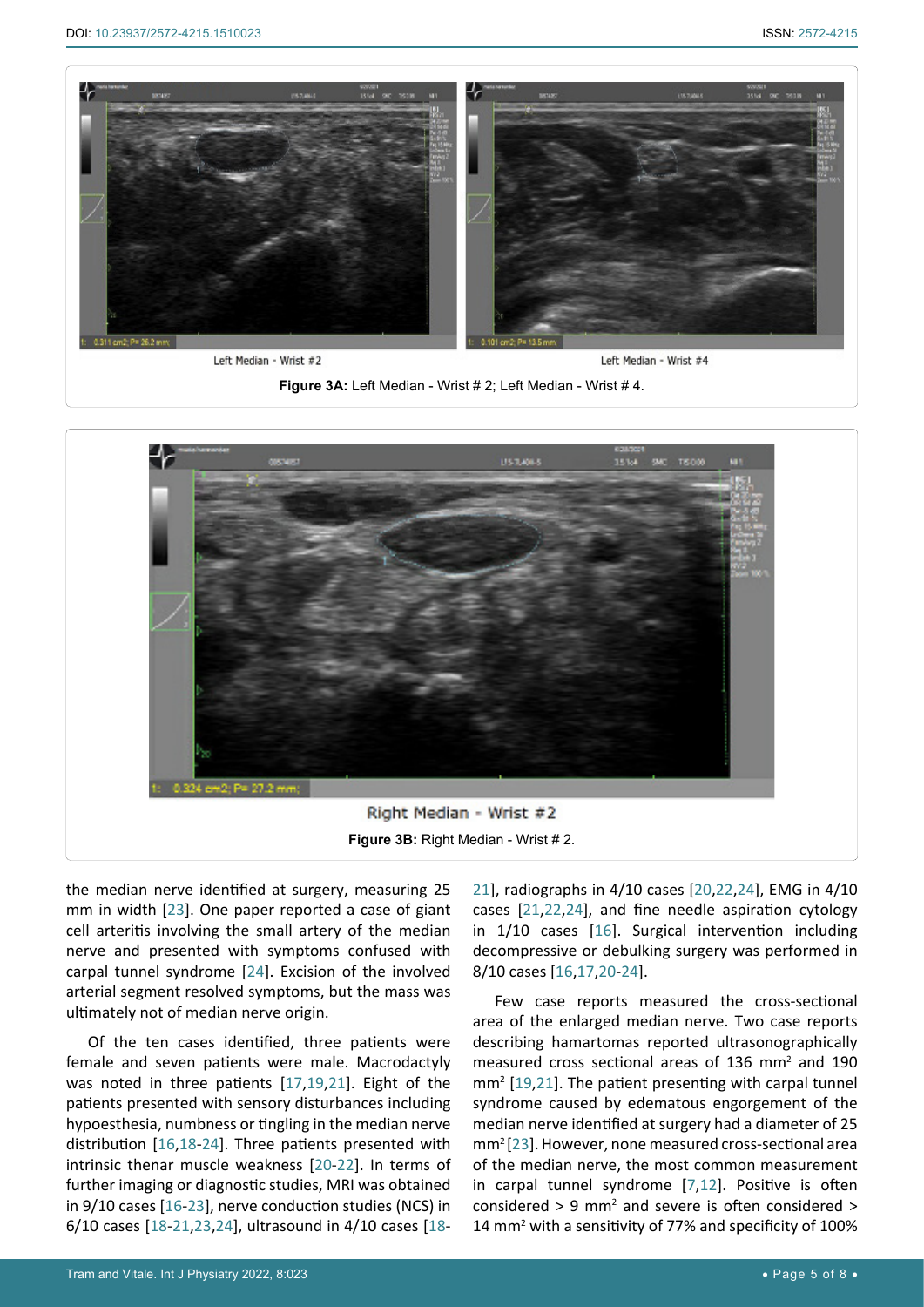reported [[1](#page-5-0),[27](#page-6-22),[28](#page-6-23)]. In the author's experience (K.V. over 15 years in practice with extensive EMG and ultrasound experience, including ultrasound of the wrist for carpal tunnel syndrome), cross-sectional area of  $>$  20 mm<sup>2</sup> is rarely but occasionally seen. In our case series, crosssectional areas in the giant median nerves ranged from  $31.3 \text{ mm}^2$  to 37 mm<sup>2</sup>.

## **Discussion**

We present the first reported case series of patients presenting with "giant" median nerves in the setting of carpal tunnel syndrome, in the absence of schwannoma, hamartoma, macrodactyly, or other tumor or overt pathology.

Identifying this dramatic enlargement of the median nerve in the setting of a fairly common condition is important as it can have significant implications on management. Enlargement of the median nerve or other space-occupying lesions in the carpal tunnel may increase carpal pressures, and it is known that patients with carpal tunnel syndrome have elevated carpal canal pressures [\[29](#page-6-24)]. Space-occupying lesions can cause nerve compression injury when the increased carpal tunnel pressure threatens nerve viability and cause nerve ischemia and reperfusion injury [\[30-](#page-6-25)[32](#page-6-26)].

Identification of potential masses or marked enlargement of the median nerve itself therefore is critical to provide accurate care, as continued high carpal pressures compromise nerve function and can cause cytokine-induced cell damage, IL-6 mediated fibroblast proliferation and fibrosis [[32](#page-6-26),[33\]](#page-6-27). As it is demonstrated that IL-6 levels are highly elevated in carpal tunnel syndrome, avoidance of prolonged ischemia and reperfusion stress is paramount to preventing median nerve atrophy and permanent injury [\[23](#page-6-7),[32](#page-6-26)-[34](#page-6-28)]. Fortunately, carpal tunnel release decreases the pressure not only in the carpal canal, but also in the intraneural median nerve pressure itself. Therefore prompt diagnosis and consideration of screening ultrasound is emphasized, as highlighted in this case series [[29](#page-6-24),[35\]](#page-6-29). In the event of a massive or giant median nerve, excision rather than release of the flexor retinaculum can be considered [\[23\]](#page-6-7).

Ultrasound may offer additional advantages. While routine nerve conduction studies and EMG may be positive in cases of carpal tunnel syndrome, it is well known that there may be a high false negative rate, upwards of 16-34% of the time [[36\]](#page-6-30). While NCS and MRI were the two most common studies obtained in the reviewed case reports, there was one case report in which NCS and EMG studies of the median nerve were normal [[24](#page-6-8)]. MRI may be used to identify focal enlargements of the median nerve, but it is expensive, has potential contraindications to use, and cannot be done same day for point-of-care service as compared to ultrasound. In addition, NCS and EMG

can be uncomfortable to patients, and are considered inefficient and less cost-effective than ultrasound [[37\]](#page-7-0).

There are several limitations to this study. It is difficult to differentiate between general median nerve enlargement as the cause of carpal tunnel syndrome versus carpal tunnel syndrome causing edema and consequently enlargement of the median nerve. Increased pressure at the carpal tunnel can cause compressive trauma to the median nerve, resulting in increased permeability and edema [[23](#page-6-7),[38\]](#page-7-1). Bilateral enlargement of the median nerves at the level of the pronator quadratus in case #2 seems to favor the former argument and suggests that enlarged median nerves can be a risk factor and certainly contribute to development of carpal tunnel syndrome. Additionally, this case series focuses on diagnosis of giant median nerves in the setting of carpal tunnel syndrome, not necessarily on treatment or surgical outcomes. Of the two cases presented in this manuscript, one patient underwent carpal tunnel release surgery, while the other patient is scheduled for future surgery. Therefore, we cannot comment on the prognosis of giant median nerves without surgical intervention. The purpose of this case series is not to comment on outcomes of carpal tunnel release surgery in patients with giant median nerves but to increase awareness of this condition and how ultrasonography can be used to facilitate diagnosis in these situations.

## **Conclusion**

Carpal tunnel syndrome is a common focal neuropathy of the wrist typically caused by compression of the median nerve within the carpal tunnel. Patients may present with paresthesia or other sensory disturbances in the median nerve distribution as well as weakness of the intrinsic thenar muscles. Although uncommon, enlargement of the median nerve by tumorous growth, edema, or arteritis must also be considered in the differential diagnosis. We present two rare cases of severe median nerve enlargement, the socalled "giant" median nerve with CSA greater than 30 mm<sup>2</sup>. The diagnosis of carpal tunnel syndrome is usually based upon clinical presentation and EMG. However, further diagnostic imaging with ultrasound was essential in these cases to provide critical anatomical information that ultimately identified enlarged median nerves with cross sectional areas larger than those previously reported in the literature. We strongly recommend considering ultrasound as a first-line diagnostic modality in the workup of carpal tunnel syndrome.

#### **Author Disclosures**

None of the authors have any competing interests, funding, grants or financial benefits to disclose.

## **References**

<span id="page-5-0"></span>1. [Wipperman J, Goerl K \(2016\) Carpal tunnel syndrome:](https://pubmed.ncbi.nlm.nih.gov/28075090/)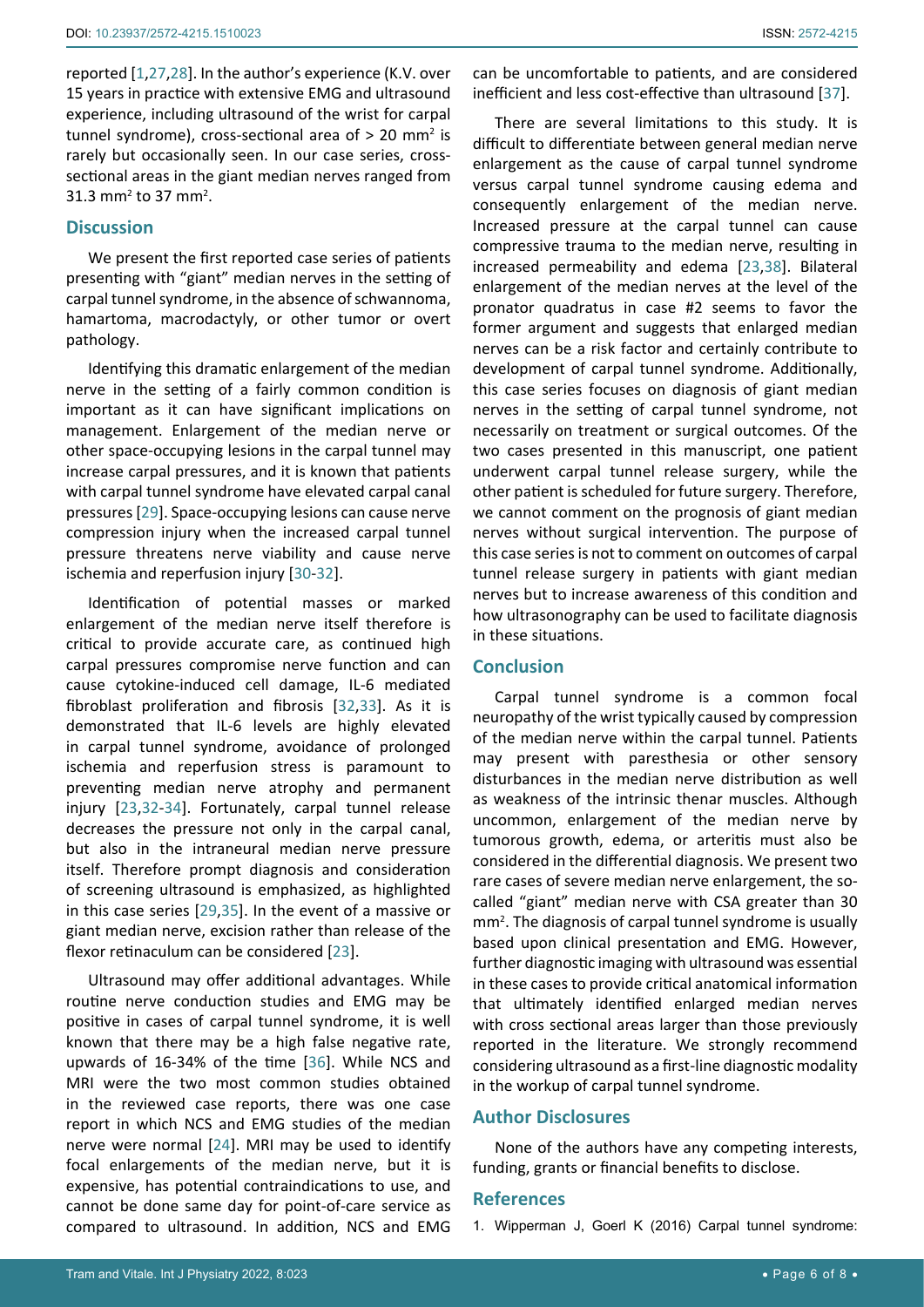<span id="page-6-0"></span>[Diagnosis and management. Am Fam Physician 94: 993-](https://pubmed.ncbi.nlm.nih.gov/28075090/) [999.](https://pubmed.ncbi.nlm.nih.gov/28075090/)

- 2. [Genova A, Dix O, Saefan A, Thakur M, Hassan A \(2020\)](https://pubmed.ncbi.nlm.nih.gov/32313774/)  [Carpal tunnel syndrome: A review of literature. Cureus 12:](https://pubmed.ncbi.nlm.nih.gov/32313774/)  [e7333.](https://pubmed.ncbi.nlm.nih.gov/32313774/)
- <span id="page-6-1"></span>3. [Ibrahim I, Khan WS, Goddard N, Smitham P \(2012\) Carpal](https://pubmed.ncbi.nlm.nih.gov/22470412/)  [tunnel syndrome: A review of the recent literature. Open](https://pubmed.ncbi.nlm.nih.gov/22470412/)  [Orthop J 6: 69-76.](https://pubmed.ncbi.nlm.nih.gov/22470412/)
- <span id="page-6-2"></span>4. [Durkan JA \(1991\) A new diagnostic test for carpal tunnel](https://pubmed.ncbi.nlm.nih.gov/1796937/)  [syndrome. J Bone Joint Surg Am 73: 535-538.](https://pubmed.ncbi.nlm.nih.gov/1796937/)
- <span id="page-6-3"></span>5. [Lue YJ, Wu YY, Liu YF, Lin GT, Lu YM \(2015\) Confirmatory](https://pubmed.ncbi.nlm.nih.gov/25894722/)  [factor analysis of the boston carpal tunnel questionnaire. J](https://pubmed.ncbi.nlm.nih.gov/25894722/)  [Occup Rehabil 25: 717-724.](https://pubmed.ncbi.nlm.nih.gov/25894722/)
- <span id="page-6-4"></span>6. [Atroshi I, Lyrén PE, Gummesson C \(2009\) The 6-item CTS](https://pubmed.ncbi.nlm.nih.gov/19229657/)  [symptoms scale: A brief outcomes measure for carpal](https://pubmed.ncbi.nlm.nih.gov/19229657/)  [tunnel syndrome. Qual Life Res 18: 347-358.](https://pubmed.ncbi.nlm.nih.gov/19229657/)
- <span id="page-6-5"></span>7. [Fowler JR, Cipolli W, Hanson T \(2015\) A Comparison of](https://pubmed.ncbi.nlm.nih.gov/26631997/)  [three diagnostic tests for carpal tunnel syndrome using](https://pubmed.ncbi.nlm.nih.gov/26631997/)  [latent class analysis. J Bone Joint Surg Am 97: 1958-1961.](https://pubmed.ncbi.nlm.nih.gov/26631997/)
- 8. [Roomizadeh P, Eftekharsadat B, Abedini A, Ranjbar-](https://pubmed.ncbi.nlm.nih.gov/30702462/)[Kiyakalayeh S, Yousefi N, et al. \(2019\) Ultrasonographic](https://pubmed.ncbi.nlm.nih.gov/30702462/)  [assessment of carpal tunnel syndrome severity:A](https://pubmed.ncbi.nlm.nih.gov/30702462/)  [systematic review and meta-analysis. Am J Phys Med](https://pubmed.ncbi.nlm.nih.gov/30702462/)  [Rehabil 98: 373-381.](https://pubmed.ncbi.nlm.nih.gov/30702462/)
- 9. [Cartwright MS, Griffin LP, Dowlen H, Bargoil JM, Caress](https://pubmed.ncbi.nlm.nih.gov/26296394/)  [JB \(2015\) A randomized trial of diagnostic ultrasound to](https://pubmed.ncbi.nlm.nih.gov/26296394/)  [improve outcomes in focal neuropathies. Muscle Nerve 52:](https://pubmed.ncbi.nlm.nih.gov/26296394/)  [746-753.](https://pubmed.ncbi.nlm.nih.gov/26296394/)
- 10. [Sardanelli F, Alì M, Hunink MG, Houssami N, Sconfienza](https://pubmed.ncbi.nlm.nih.gov/29349697/)  [LM, et al. \(2018\) To share or not to share? Expected pros](https://pubmed.ncbi.nlm.nih.gov/29349697/)  [and cons of data sharing in radiological research. Eur](https://pubmed.ncbi.nlm.nih.gov/29349697/)  [Radiol 28: 2328-2335.](https://pubmed.ncbi.nlm.nih.gov/29349697/)
- <span id="page-6-9"></span>11. [Sconfienza LM, Adriaensen M, Albano D, Gómez MPA,](https://pubmed.ncbi.nlm.nih.gov/31844963/)  [Bazzocchi A \(2020\) Clinical indications for image guided](https://pubmed.ncbi.nlm.nih.gov/31844963/)  [interventional procedures in the musculoskeletal system: A](https://pubmed.ncbi.nlm.nih.gov/31844963/)  [Delphi-based consensus paper from the European Society](https://pubmed.ncbi.nlm.nih.gov/31844963/)  [of Musculoskeletal Radiology \(ESSR\)-part III, nerves of the](https://pubmed.ncbi.nlm.nih.gov/31844963/)  [upper limb. Eur Radiol 30: 1498-1506.](https://pubmed.ncbi.nlm.nih.gov/31844963/)
- <span id="page-6-10"></span>12. [Fowler JR, Gaughan JP, Ilyas AM \(2011\) The sensitivity](https://pubmed.ncbi.nlm.nih.gov/20963527/)  [and specificity of ultrasound for the diagnosis of carpal](https://pubmed.ncbi.nlm.nih.gov/20963527/)  [tunnel syndrome: A meta-analysis. Clin Orthop Relat Res](https://pubmed.ncbi.nlm.nih.gov/20963527/)  [469: 1089-1094.](https://pubmed.ncbi.nlm.nih.gov/20963527/)
- <span id="page-6-11"></span>13. [Domkundwar S, Autkar G, Khadilkar SV, Virarkar M \(2017\)](https://pubmed.ncbi.nlm.nih.gov/28593000/)  [Ultrasound and EMG-NCV study \(electromyography and](https://pubmed.ncbi.nlm.nih.gov/28593000/)  [nerve conduction velocity\) correlation in diagnosis of nerve](https://pubmed.ncbi.nlm.nih.gov/28593000/)  [pathologies. J Ultrasound 20: 111-122.](https://pubmed.ncbi.nlm.nih.gov/28593000/)
- <span id="page-6-12"></span>14. [Toia F, Gagliardo A, D'arpa S, Gagliardo C, Gagliardo G,](https://pubmed.ncbi.nlm.nih.gov/26799303/)  [Cordova A \(2016\) Preoperative evaluation of peripheral](https://pubmed.ncbi.nlm.nih.gov/26799303/)  [nerve injuries: What is the place for ultrasound? J Neurosurg](https://pubmed.ncbi.nlm.nih.gov/26799303/)  [125: 603-614.](https://pubmed.ncbi.nlm.nih.gov/26799303/)
- <span id="page-6-13"></span>15. [Keith MW, Masear V, Amadio PC, Andary M, Barth RW, et](https://pubmed.ncbi.nlm.nih.gov/19474449/)  [al. \(2009\) Treatment of carpal tunnel syndrome. J Am Acad](https://pubmed.ncbi.nlm.nih.gov/19474449/)  [Orthop Surg 17: 397-405.](https://pubmed.ncbi.nlm.nih.gov/19474449/)
- <span id="page-6-6"></span>16. [Deepak H, Raadhika R, Sreeramulu P \(2019\) Giant median](https://www.pulsus.com/scholarly-articles/giant-median-nerve-schwannoma-a-one-of-its-kind-case-in-a-rural-tertiary-care-centre-5076.html)  [nerve schwannoma a one of its kind case in a rural tertiary](https://www.pulsus.com/scholarly-articles/giant-median-nerve-schwannoma-a-one-of-its-kind-case-in-a-rural-tertiary-care-centre-5076.html)  [care centre. 3: 4-5.](https://www.pulsus.com/scholarly-articles/giant-median-nerve-schwannoma-a-one-of-its-kind-case-in-a-rural-tertiary-care-centre-5076.html)
- <span id="page-6-19"></span>17. [Brodwater BK, Major NM, Goldner RD, Layfield LJ](https://pubmed.ncbi.nlm.nih.gov/10786987/)  [\(2000\) Macrodystrophia lipomatosa with associated](https://pubmed.ncbi.nlm.nih.gov/10786987/)  [fibrolipomatous hamartoma of the median nerve. Pediatr](https://pubmed.ncbi.nlm.nih.gov/10786987/)  [Surg Int 16: 216-218.](https://pubmed.ncbi.nlm.nih.gov/10786987/)
- <span id="page-6-21"></span>18. [Chiang CL, Tsai MY, Chen CK \(2010\) MRI diagnosis](https://pubmed.ncbi.nlm.nih.gov/20875626/)

[of fibrolipomatous hamartoma of the median nerve and](https://pubmed.ncbi.nlm.nih.gov/20875626/)  [associated macrodystrophia lipomatosa. J Chin Med Assoc](https://pubmed.ncbi.nlm.nih.gov/20875626/)  [73: 499-502.](https://pubmed.ncbi.nlm.nih.gov/20875626/)

- <span id="page-6-20"></span>19. [Moudrous W, Van Der Ree J, Van Tilborg F, Visser LH](https://www.ncbi.nlm.nih.gov/pmc/articles/PMC4173870/)  [\(2016\) First digit macrodactyly and carpal tunnel syndrome](https://www.ncbi.nlm.nih.gov/pmc/articles/PMC4173870/)  [caused by giant median nerve with macrodystrophia](https://www.ncbi.nlm.nih.gov/pmc/articles/PMC4173870/)  [lipomatosa. Pract Neurol 16: 385-386.](https://www.ncbi.nlm.nih.gov/pmc/articles/PMC4173870/)
- <span id="page-6-15"></span>20. [Kitridis D, Dionellis P, Xarchas K, Givissis P \(2018\) Giant](https://pubmed.ncbi.nlm.nih.gov/30687665/)  [median nerve due to hamartoma causing severe carpal](https://pubmed.ncbi.nlm.nih.gov/30687665/)  [tunnel syndrome. J Orthop Case Rep 8: 57-60.](https://pubmed.ncbi.nlm.nih.gov/30687665/)
- <span id="page-6-18"></span>21. [Vetrano IG, Sconfienza LM, Albano D, Chianca V, Nazzi V](https://pubmed.ncbi.nlm.nih.gov/30343441/)  [\(2019\) Recurrence of carpal tunnel syndrome in isolated](https://pubmed.ncbi.nlm.nih.gov/30343441/)  [non-syndromic macrodactyly: DTI examination of a giant](https://pubmed.ncbi.nlm.nih.gov/30343441/)  [median nerve. Skeletal Radiol 48: 989-993.](https://pubmed.ncbi.nlm.nih.gov/30343441/)
- <span id="page-6-14"></span>22. [Roh YT, Song SW, Jeong C, Kang Y, Park IJ \(2020\) Carpal](https://pubmed.ncbi.nlm.nih.gov/32594666/)  [tunnel syndrome caused by lipofibromatous hamartoma of](https://pubmed.ncbi.nlm.nih.gov/32594666/)  [the median nerve. J Korean Neurosurg Soc 63: 664-670.](https://pubmed.ncbi.nlm.nih.gov/32594666/)
- <span id="page-6-7"></span>23. [Chabok HA \(2013\) Giant median nerve in bilateral carpal](https://pubmed.ncbi.nlm.nih.gov/23960323/)  [tunnel syndrome. Indian J Plast Surg 46: 140-142.](https://pubmed.ncbi.nlm.nih.gov/23960323/)
- <span id="page-6-8"></span>24. [Merianos P, Smyrnis P, Tsomy K, Hager J \(1983\) Giant](https://pubmed.ncbi.nlm.nih.gov/6642296/)  [cell arteritis of the median nerve simulating carpal tunnel](https://pubmed.ncbi.nlm.nih.gov/6642296/)  [syndrome. Hand 15: 249-251.](https://pubmed.ncbi.nlm.nih.gov/6642296/)
- <span id="page-6-16"></span>25. [Meena AK, Srinivasa Rao B, Sailaja S, Mallikarjuna M,](https://pubmed.ncbi.nlm.nih.gov/18986835/)  [Borgohain R \(2008\) Second lumbrical and interossei latency](https://pubmed.ncbi.nlm.nih.gov/18986835/)  [difference in Carpal Tunnel Syndrome. Clin Neurophysiol](https://pubmed.ncbi.nlm.nih.gov/18986835/)  [119: 2789-2794.](https://pubmed.ncbi.nlm.nih.gov/18986835/)
- <span id="page-6-17"></span>26. [Lee S, Kim D, Cho HM, Nam HS, Park DS \(2016\) Diagnostic](https://pubmed.ncbi.nlm.nih.gov/26949669/)  [value of the second lumbrical-interosseous distal motor](https://pubmed.ncbi.nlm.nih.gov/26949669/)  [latency comparison test in severe carpal tunnel syndrome.](https://pubmed.ncbi.nlm.nih.gov/26949669/)  [Ann Rehabil Med 40: 50-55.](https://pubmed.ncbi.nlm.nih.gov/26949669/)
- <span id="page-6-22"></span>27. [Klauser AS, Halpern EJ, De Zordo T, Arora R, Gruber J](https://pubmed.ncbi.nlm.nih.gov/19037017/)  [\(2009\) Carpal tunnel syndrome assessment with US:](https://pubmed.ncbi.nlm.nih.gov/19037017/)  [Value of additional cross-sectional area measurements of](https://pubmed.ncbi.nlm.nih.gov/19037017/)  [the median nerve in patients versus healthy volunteers.](https://pubmed.ncbi.nlm.nih.gov/19037017/)  [Radiology 250: 171-177.](https://pubmed.ncbi.nlm.nih.gov/19037017/)
- <span id="page-6-23"></span>28. [Ooi CC, Wong SK, Tan AB, Chin AYH, Bakar RA \(2014\)](https://pubmed.ncbi.nlm.nih.gov/24915739/)  [Diagnostic criteria of carpal tunnel sydrome using high](https://pubmed.ncbi.nlm.nih.gov/24915739/)[resolution ultrasonography: Correlation with nerve](https://pubmed.ncbi.nlm.nih.gov/24915739/)  [conduction studies. Skeletal Radiol 43: 1387-1394.](https://pubmed.ncbi.nlm.nih.gov/24915739/)
- <span id="page-6-24"></span>29. [Gelberman RH, Hergenroeder PT, Hargens AR, Lundborg](https://pubmed.ncbi.nlm.nih.gov/7204435/)  [GN, Akeson WH \(1981\) The carpal tunnel syndrome. A](https://pubmed.ncbi.nlm.nih.gov/7204435/)  [study of carpal canal pressures. J Bone Joint Surg Am 63:](https://pubmed.ncbi.nlm.nih.gov/7204435/)  [380-383.](https://pubmed.ncbi.nlm.nih.gov/7204435/)
- <span id="page-6-25"></span>30. [Rempel D, Dahlin L, Lundborg G \(1999\) Pathophysiology](https://pubmed.ncbi.nlm.nih.gov/10565653/)  [of nerve compression syndromes: Response of peripheral](https://pubmed.ncbi.nlm.nih.gov/10565653/)  [nerves to loading. J Bone Joint Surg Am 81: 1600-1610.](https://pubmed.ncbi.nlm.nih.gov/10565653/)
- 31. [Viikari-Juntura E, Silverstein B \(1999\) Role of physical load](https://pubmed.ncbi.nlm.nih.gov/10450768/)  [factors in carpal tunnel syndrome. Scand J Work Environ](https://pubmed.ncbi.nlm.nih.gov/10450768/)  [Health 25: 163-185.](https://pubmed.ncbi.nlm.nih.gov/10450768/)
- <span id="page-6-26"></span>32. [Sud V, Freeland AE \(2005\) Biochemistry of carpal tunnel](https://pubmed.ncbi.nlm.nih.gov/15481038/)  [syndrome. Microsurgery 25: 44-46.](https://pubmed.ncbi.nlm.nih.gov/15481038/)
- <span id="page-6-27"></span>33. Sommer C, Galbraith JA, Heckman HM, Myers RR (1993) Pathology of experimental compression neuropathy producing hyperesthesia. J Neuropathol Exp Neurol 52: 223-233.
- <span id="page-6-28"></span>34. [Mackinnon SE \(2002\) Pathophysiology of nerve](https://pubmed.ncbi.nlm.nih.gov/12371026/)  [compression. Hand Clin 18: 231-241.](https://pubmed.ncbi.nlm.nih.gov/12371026/)
- <span id="page-6-29"></span>35. [Okutsu I, Hamanaka I, Chiyokura Y, Miyauchi Y, Sugiyama](https://pubmed.ncbi.nlm.nih.gov/11281670/)  [K \(2001\) Intraneural median nerve pressure in carpal tunnel](https://pubmed.ncbi.nlm.nih.gov/11281670/)  [syndrome. J Hand Surg Br 26: 155-156.](https://pubmed.ncbi.nlm.nih.gov/11281670/)
- <span id="page-6-30"></span>36. [Jablecki CK, Andary MT, Floeter MK, Miller RG, Quartly](https://pubmed.ncbi.nlm.nih.gov/12058083/)